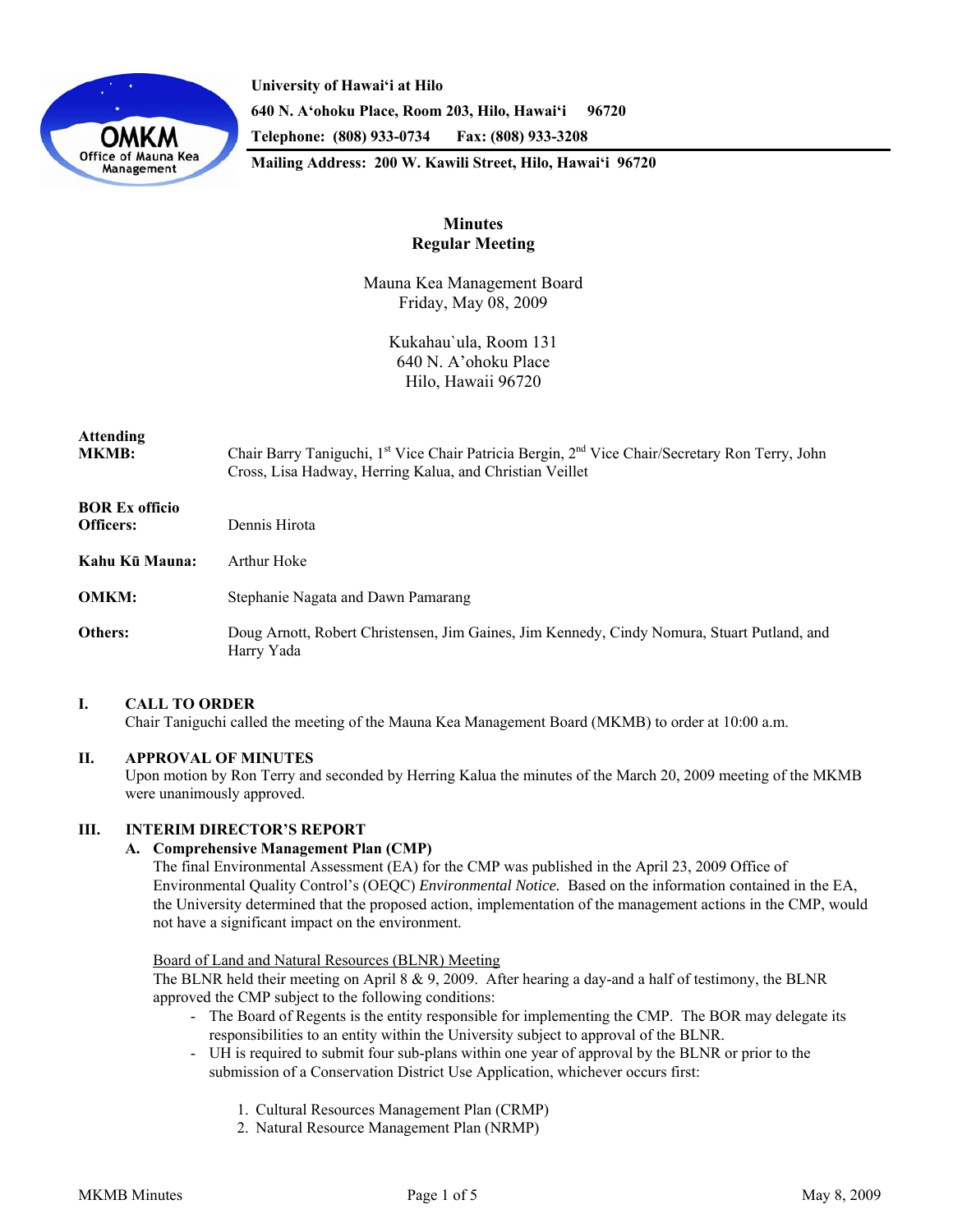- 3. Decommissioning Plan
- 4. Public Access Plan.
- Submit, within a year or before the submission of a CDUA, a BOR authorized management and implementation framework for project developments within UH's managed areas.
- Report annually to the BLNR the status of each of the management actions and component plans.

## April 16, 2009 University of Hawaii Board of Regents (BOR) Meeting

The BOR accepted the responsibility for implementing the CMP and BLNR conditions. They authorized and directed through normal University governance the University of Hawaii at Hilo, OMKM and MKMB as the entities responsible for implementing the CMP. The BOR reserved the right to appoint two regents to sit as ex officio members on the MKMB. Regents Dennis Hirota and Eric Martinson were appointed.

Ron Terry commented that it is extremely significant that the CMP was adopted and wanted it noted in the minutes that our Board thanks the BLNR for all the time and effort they put into the very difficult process of reviewing and approving the plan, and also the BOR for their similar effort. He personally feels the conditions that the Land Board put on the CMP are fair and reasonable and will assist in making the Plan better and implementable. There is a lot of work for us and they have expressed their confidence in our abilities.

#### Action

It was moved by Ron Terry and seconded by Patricia Bergin to send a letter from this Board's thanking both the BLNR and the UH BOR. The motion was carried unanimously.

#### Discussion

 Lisa Hadway felt that in view of the conditions imposed by the BLNR the CMP was incomplete until the conditions were completed. She is concerned that the TMT draft EIS may not contain the full breadth of information.

 Dr. Terry commented that the Cultural Resources Management Plan (CRMP) includes the completed inventory for the areas in which the TMT and PanSTARRS telescopes are proposed and, therefore, is covered for purposes of their EISs. Public access is an issue that may be outstanding for part of the Northern Plateau. It is not an issue for the PanSTARRS area since there is full public access and it is an area where people park. Dr. Terry did not think it should be part of our plan to decide when and which telescopes will be decommissioned. He also did not think the decommissioning plan will impact the decision about the CRMP and the Natural Resources Management Plan (NRMP). The NRMP is nearly complete and he did not see how those two plans were going to make a difference for the TMT or PanSTARRS. What may make a difference is that there is still the 30-day challenge period on the draft EA for the CMP. Also what was not known was the status of the contested case. If the AG rules there won't be a contested case it could be challenged in Circuit Court. A challenge to the EA, a contested case or challenge in Circuit Court could delay the acceptance of the CMP. He felt we should continue to work on the parts of the plans that are missing, regardless of any legal challenges that we get, mainly because they are important for protecting the resources.

Interim Director Nagata stated we will be engaging a consultant to help with the development of the Public Access Plan. The basis for the Decommissioning Plan is contained in the CMP and the NRMP. Christian Veillet stated the approval of the four subplans has to happen within one year which could push us to December. The Land Board is aware of the CRMP and NRMP and they can reasonably expect them within a year.

Ed Stevens felt we may want to advise TMT to look at the CMP and the CRMP, especially in the cultural area, because there may be information there that they need to consider. Ms. Hadway commented she wanted to be sure that the integrity of the CRMP and NRMP as they are written now is maintained and not changed prior to submittal to the Board. Chair Taniguchi replied we would control the filing of those reports.

Interim Director Nagata stated we need to determine the process with respect to the Regents. Chair Taniguchi commented that timing is important especially since the BOR does not meet certain times of the year. If, for example, something is due by February 2010, working backwards, we have to be ready by November. The protocol or process is that everything is supposed to go from our level to the UHH Chancellor, to the president, then to the BOR. He asked Regent Hirota if we go through the normal protocol for notifying the Regents or go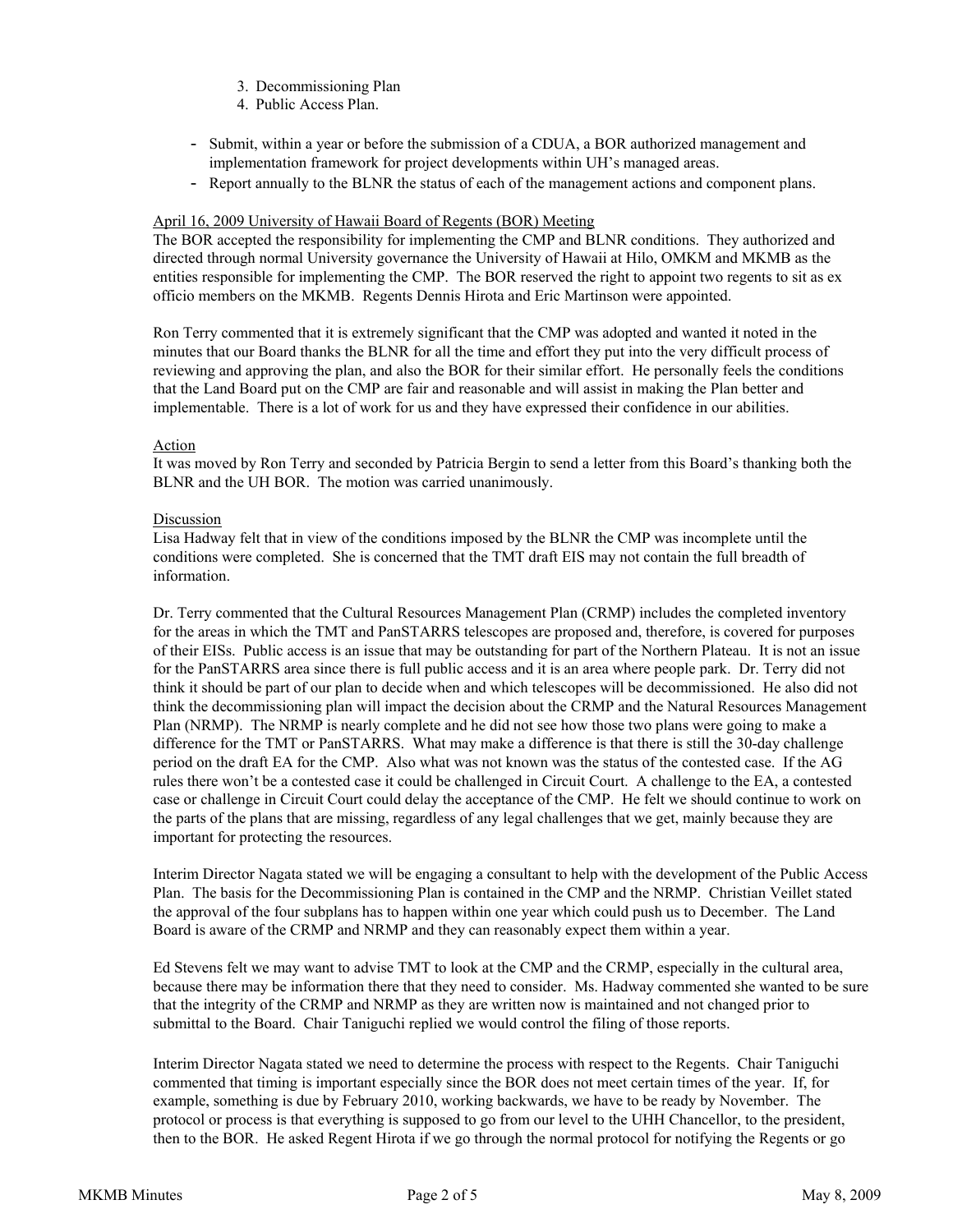straight to him. He thought we should just go straight to him. Regent Hirota stated the BOR only meets ten times a year, so you need to really work those numbers backwards regarding scheduling.

Mr. Stevens recognized Interim Director Nagata, Chair Taniguchi, and Arthur Hoke and anyone else that was deeply involved with the passing of the rule making authority. Interim Director Nagata stated the person who really spearheaded the rule making process was Gerald DeMello. He led the way and helped us to navigate the whole process. Both Arthur Hoke and Chair Taniguchi provided factual testimony. They corrected some of the misinformation that was out there, which was very important. In addition, there was a lot of testimony submitted by the community and we had the support of the Office of Hawaiian Affairs and the Hawaiian Civic Clubs.

Dr. Veillet was concerned that the Office still did not have a director yet. It is manpower that we need at a time when there is a lot on our plate. Dr. Veillet made a motion for this Board write a letter to the UH Hilo chancellor, copying the president, that we are concerned about the non-appointment of a permanent director and ask for a status report. The motion was seconded by Dr. Terry. All was in favor and the motion was carried unanimously.

Dr. Terry also asked about the additional staff that was discussed. Interim Director Nagata stated the legislature authorized six non-funded positions. She also added we are working with our fiscal administrative office in trying to fill some of the positions. We are working with Jim Gaines, UH Vice President for Research and the system's office regarding funding.

#### **B. Rule Making Authority**

House Bill 1174, UH's bill seeking authority to promulgate rule making, passed out of conference on April 30, 2009. It passed the House on May  $5<sup>th</sup>$  and the Senate on May  $7<sup>th</sup>$ . We are awaiting the governor's signature.

## **C. Design Review Process**

#### Pan-STARRS Project

The design review process for the Pan-STARRS project resumed on April 29, 2009. The last meeting was held in November 2007. The purpose of the April  $29<sup>th</sup>$  meeting was to bring everyone up to date regarding the design status of the project. The committee approved the schematic design for the project, including the orientation of the siting of the facility and the color. MKMB is required to review the schematic design before they can go on to Phase 3, design development. We will be submitting the summary of the schematic design at the June meeting for this Board's review.

#### Thirty Meter Telescope (TMT) Project

The TMT completed their pre-design phase of the design review process, and they are almost near completion of the schematic design of the project. We will be bringing that to the Board for review and approval before they can move on to the design development phase. A draft of their EIS is anticipated for publication within the next month.

#### **D. Commercial Tours**

It has come to the attention of the Office that there are Department of Transportation (DOT) regulatory requirements governing the transport of school children or pupils under the age of 18. Generally transportation requires the use of a school bus. A school bus is any publicly or privately owned motor vehicle which is used to transport pupils to and from a school, school functions, or school-related events. There are provisions that waive the use of a school bus, but there does not appear to be an exemption from the use of a certified driver. Drivers must meet school vehicle driver qualifications.

OMKM contacted the DOT motor vehicle safety officer in Hilo who explained the requirements. To get a waiver, the statute allows the Department of Education to give out these waivers. But to get the waiver, each pupil is required to have their parent(s) sign a liability waiver.

## **IV. KAHU KŪ MAUNA COUNCIL (KKMC)**

Ed Stevens reported the Council established a subcommittee consisting of Arthur Hoke, Kihalani Springer, and himself. This subcommittee will be working directly with Interim Director Nagata and the Board on the implementation of the CMP. At their next meeting they are going to discuss implementation and prioritizing what they think they should be focusing on.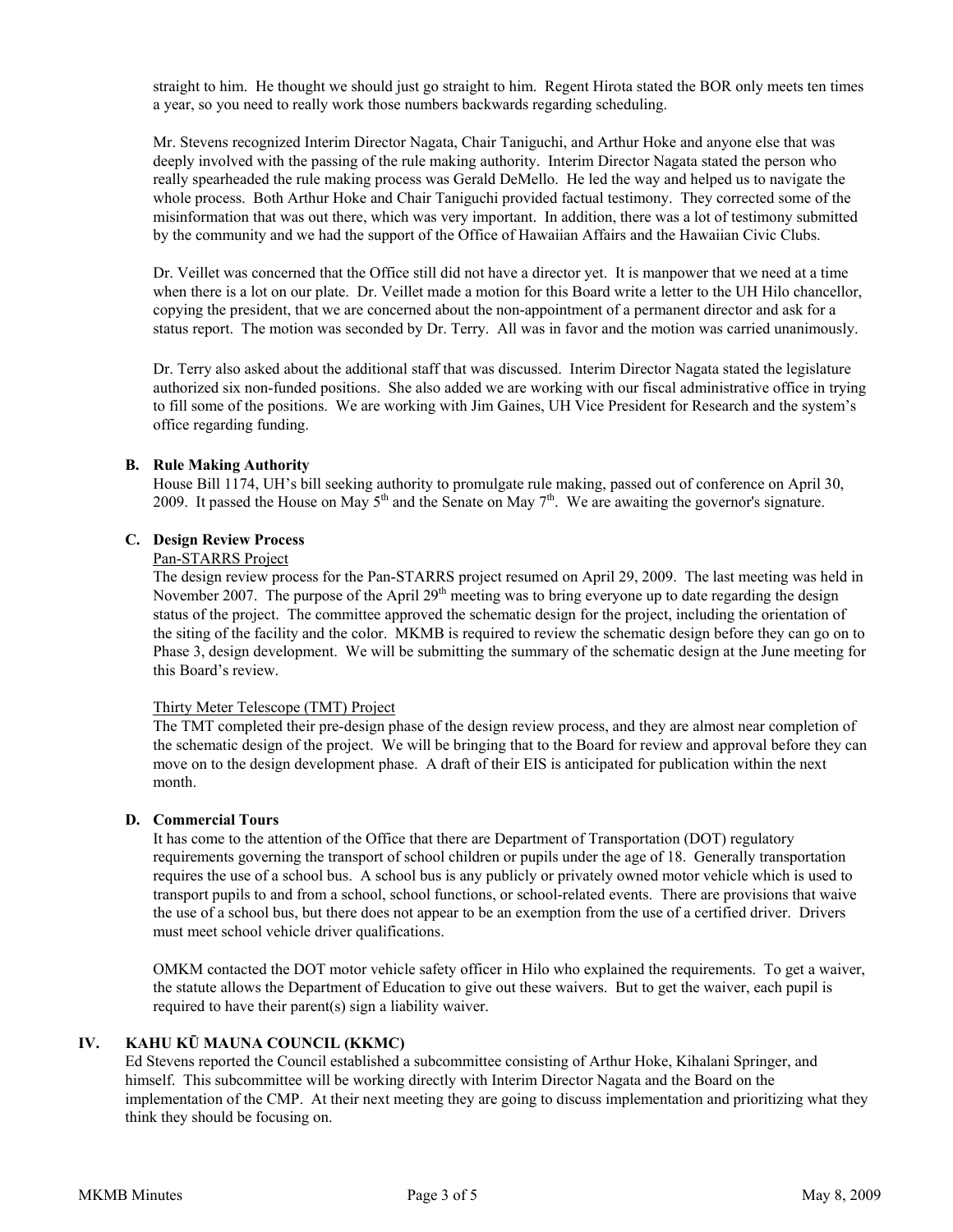# **V. NEW BUSINESS**

## **Gemini's Request to Install an All-Sky Camera System**

On February 3, 2009, OMKM received a request from Gemini to install an all-sky camera (ASCAM) on the roof of Smithsonian's summit facility. The purpose of the ASCAM is to replace human spotters for scanning the skies for aircraft while observatories are operating the laser guide star operation. The high powered lasers pose a danger to pilots. Gemini conducted a successful test for FAA personnel on April 27<sup>th</sup>. The ASCAM, which will be used by observatories using the laser guide star operations, sends an alert when it detects aircraft and observatories can immediately shutter their lasers.

## Kahu Ku Mauna Council

On February  $9<sup>th</sup>$  a copy of the proposal was submitted to Kahu Ku Mauna Council for their review. Following their initial review the Council requested that Gemini consider sharing the use of other all-sky cameras that currently exist on the summit. The Council later learned that the ASCAM served a different function from the weather cameras currently installed on the summit. The Council did not have a problem with this project particularly because the purpose of the ASCAM was for safety reasons and that information generated from the camera will be used by other facilities that employ laser guide star operations. One of the concerns expressed by the Council was the potential for a proliferation of equipment installed by individual observatories and preferred that observatories share equipment whenever possible.

## DLNR Permit Approval

If approved by the MKMB, applicant shall submit a request to the DLNR for a permit.

## **Recommendation**

OMKM recommends the Board classify this project Minimal Impact and allow the applicant to proceed. OMKM's recommendation is based on the following;

- The proposed activity does not significantly impact the surrounding environment
- The proposed structure will be installed on an existing building
- No excavation is involved
- There are no archaeological sites near the proposed site
- The equipment is a needed safety measure.
- The information generated from the instruments will be shared by other optical observatories on Mauna Kea.

## Conditions

OMKM recommends the following conditions:

- 1. Submit copies of correspondence between the applicant and DLNR
- 2. If a DLNR permit is issued submit a copy to OMKM
- 3. If applicable, comply with conditions of the DLNR Permit.
- 4. Notify OMKM when it will commence summit construction activities.
- 5. Adhere to the mitigation measures described above and in the applicant's proposal
- 6. Allow OMKM rangers to visit and monitor installation activities.
- 7. Notify OMKM upon completion of the project.

## Action

It was moved by Herring Kalua and seconded by Patricia Bergin to accept OMKM's recommendation to classify this project Minimal Impact and approve it with conditions. The motion was carried unanimously.

## Discussion

Mr. Stevens commented Kahu Kū Mauna's concerns were about proliferation on the mountain. He explained there are three major participants right now: Gemini, Subaru, and Keck. The point he wanted to mention to the Board is that we will always be looking at shared use on the mountain and limit proliferation. It was not so much an objection, but we needed more information. We were very satisfied that this is a good program and we endorse it very much.

Dr. Terry thanked Mr. Stevens and Kahu Kū Mauna for all the hard work they do researching projects above and beyond what most of us members on the Board are doing. The Council goes beyond cultural concerns in a lot of what they address. It really helps when the Board has their reviews.